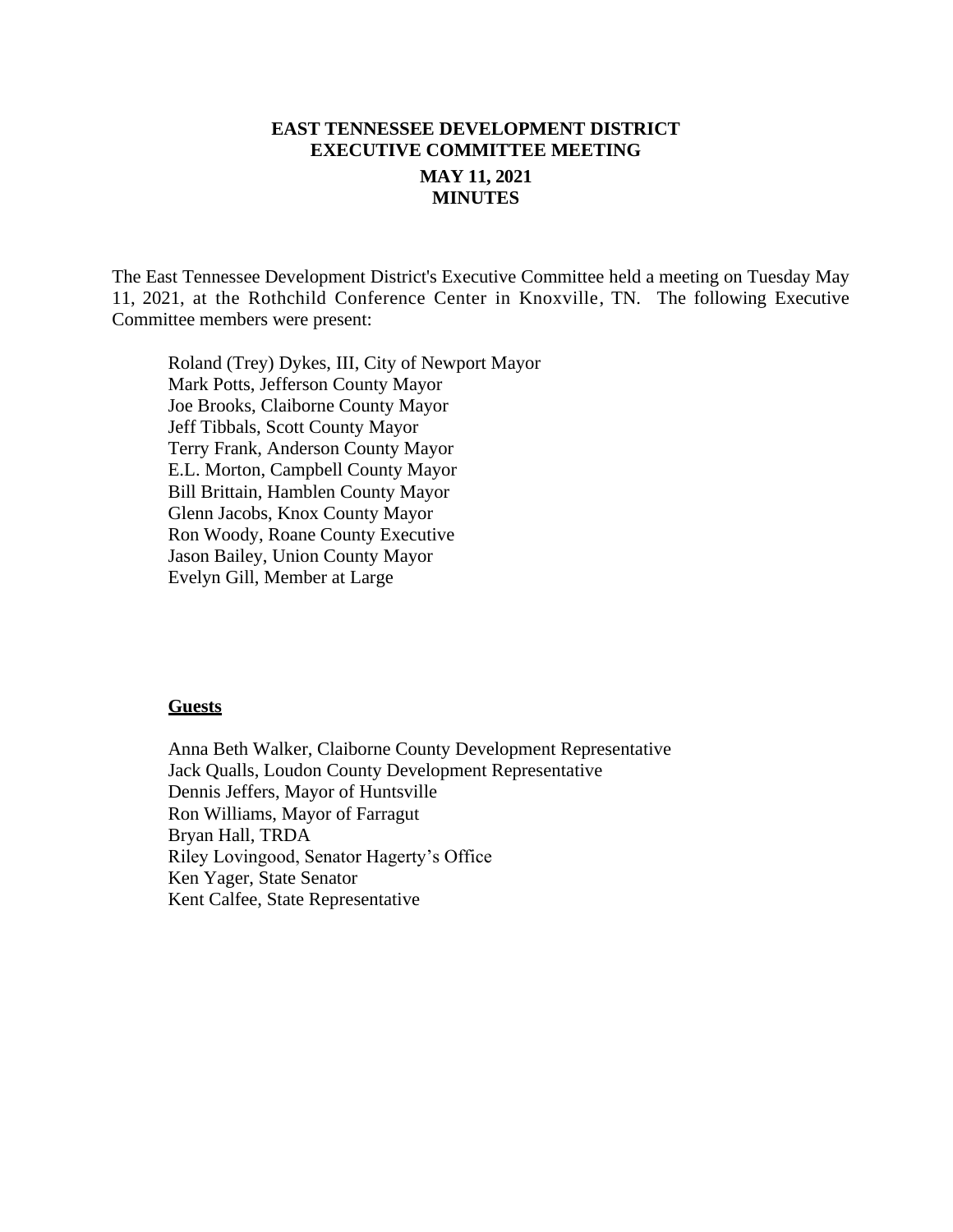# **CALL TO ORDER**

Chairman Trey Dykes called the meeting to order.

## **MINUTES**

Chairman Trey Dykes presented the minutes of the April 13, 2021 meeting to the Executive Committee for approval. Claiborne County Mayor Joe Brooks made a motion to approve the minutes as presented, it was seconded by Anderson County Mayor Terry Frank, and the minutes were unanimously approved.

#### **TREASURER'S REPORT**

The Treasurer's Report for the month ending March 31, 2021 was presented by Scott County Mayor Jeff Tibbals. Mayor Jeff Tibbals made the motion to accept the report as presented and it was seconded by Campbell County Mayor E.L. Morton, and it was approved by all.

### **DIRECTOR'S REPORT**

Rick Yakubic, ETDD Executive Director, gave his Director's report:

#### **FY2022 Budget Recommendation**

Mr. Yakubic presented the proposed budget for the upcoming year. It has not changed significantly from prior years. We are in the state's budget again for our appropriations this year. In general, our budget is stable, and we do not anticipate any problems with our funding sources. In terms of expenditures, our expense level is about the same. We do have some budgeted salary increases and some programming fees, and with that said we will be sending out to the committee a salary structure so we can talk about it in our June meeting.

Roane County Executive Ron Woody made a motion to recommend the proposed budget to the Board of Directors, and it was seconded by Campbell County Mayor E.L. Morton and it was approved by all.

#### **Workplan Recommendation**

Mr. Yakubic presented the proposed work program for the upcoming year. It has not changed much from prior years. We will again have a contract to complete the Public Infrastructure Needs Inventory. We thought we might have the Solid Waste Program funded but it does not look like it will and may not have that program back till next year. Our planning advisory service is doing